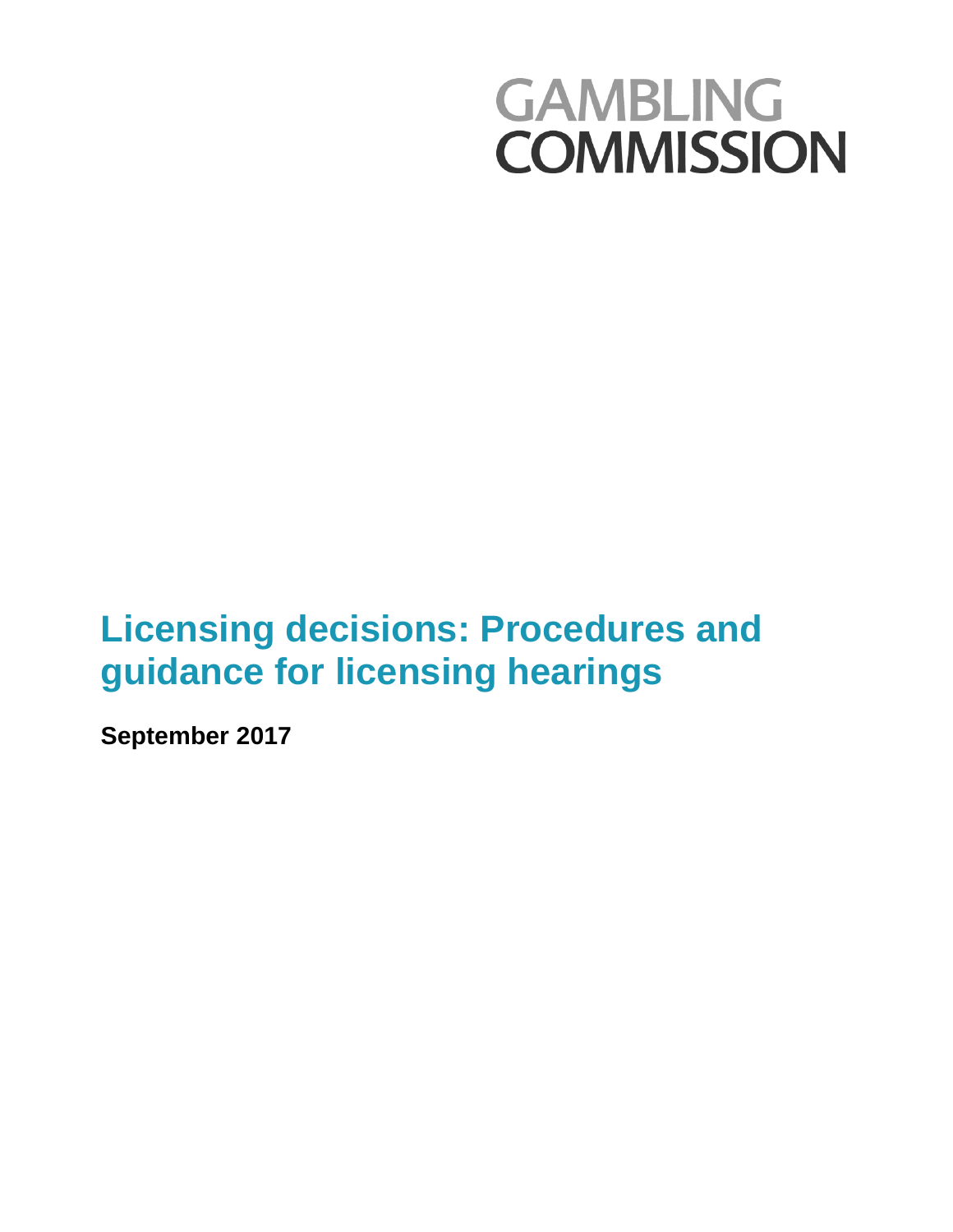# **1 Introduction**

#### **The purpose of this guidance**

- **1.1** The purpose of this guidance is to assist Directors or the Regulatory Panel (the Panel) to carry out their licensing functions in accordance with the Gambling Commission's (the Commission) policies and procedures and to comply with the law.<sup>1</sup>.
- **1.2** A key aim of this guidance is to ensure that there are no grounds for suggesting that a decision maker has been biased, partial or that the decision is not well founded in any way. This guidance also seeks to ensure that the Commission meets the requirements of the Human Rights Act 1998 and the principles of natural justice.
- **1.3** This guidance needs to be read in conjunction with:
	- the *Statement of principles for licensing and regulation*, issued pursuant to section 23 of the Gambling Act 2005 ('the Act')
	- the *Licensing, Compliance and Enforcement policy statement*.

#### **The licensing objectives**

- **1.4** In carrying out its functions under the Act, the Commission is under a duty to pursue and wherever appropriate have regard to the licensing objectives, which are:
	- preventing gambling from being a source of crime or disorder, being associated with crime or disorder or being used to support crime
	- ensuring that gambling is conducted in a fair and open way
	- protecting children and other vulnerable people from being harmed or exploited by gambling.
- **1.5** The Commission must also aim to permit gambling, in so far as the Commission thinks it reasonably consistent with pursuit of the licensing objectives.

#### **Scheme of delegations**

- **1.6** Paragraph 8 of Schedule 4 of the Act provides that:
	- (1)The Commission may delegate a function to:
		- a. a Commissioner;
		- b. a committee consisting of:
			- i. commissioners, or
			- ii. one or more commissioners and one or more employees of the Commission, or
		- c. an employee of the Commission.
	- (2)Sub-paragraph (1) applies to any function of the Commission including in particular:
		- a. a discretionary function
		- b. the function of conducting a review
		- c. the function of determining whether to revoke a licence or of determining whether to impose a requirement to pay a penalty.

l <sup>1</sup> There is a separate policy which provides guidance on Regulatory decision making entitled 'Regulatory Decisions: Procedures and Guidance for Regulatory Decisions' August 2017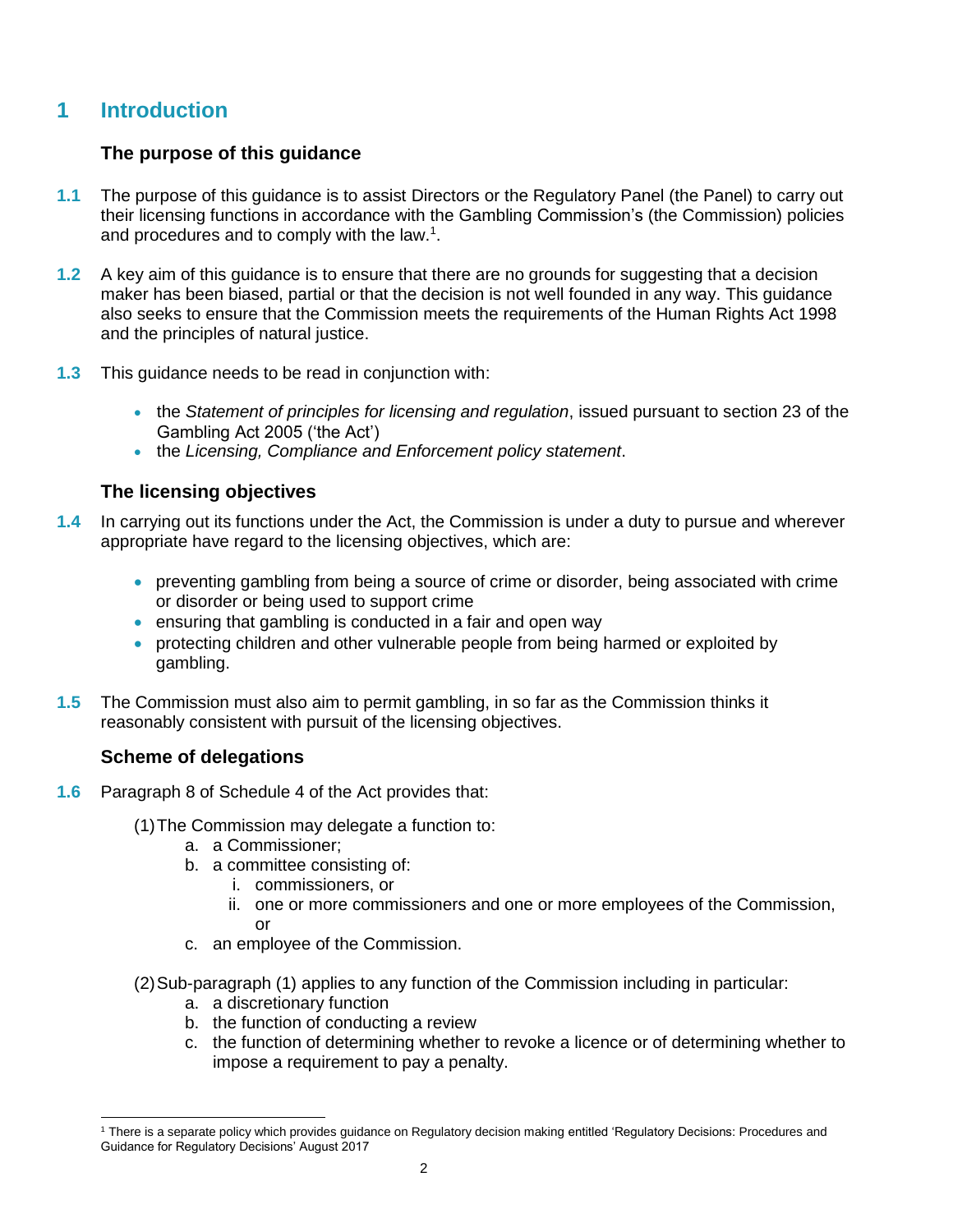**1.7** The Commission has approved a scheme of delegations setting out who has delegated authority to make licensing decisions. As part of that scheme the Commission has established a Committee of Commissioners, on which any Commissioner may sit, known as the Regulatory Panel (the Panel).

#### **Referral of case to a licensing hearing**

- **1.8** In cases where officials have made a preliminary conclusion under either sections 74, 77, 102 or 104 of the Act, a 'minded to' letter will be sent to the applicant to inform them of that preliminary conclusion.
- **1.9** In the event that the applicant disagrees with this preliminary conclusion, the applicant will have the option to request a hearing before a final decision is made on the application.
- **1.10** For operating licence holders, the hearing will take place before the Panel; for personal licence holders, the hearing will take place before a Director.
- **1.11** There may also be instances where the particular circumstances of the application mean that it is appropriate for it to be referred by Commission officials to the Panel or Director for consideration.

#### **The legal framework for decision making**

- **1.12** The decisions to be taken, whether by the Panel or by employees acting under delegated powers, are all administrative decisions which must be taken in accordance with the framework set out in the Act and the principles of fairness and natural justice.
- **1.13** The Commission will ensure that licensing decisions are properly reasoned and evidence-based, and taken at the most appropriate level. The Commission will adopt a presumption in favour of decisions being made at the lowest appropriate level within the Commission, so that decisions of similar complexity and impact are general made at similar levels within the Commission.
- **1.14** The Commission exercises its functions in the interests of consumers and the wider public, having regard to, and in pursuit of, the licensing objectives in the Act. Decisions must be made openly, impartially, with sound judgment and for justifiable reasons. This means that decision makers must:
	- come to the decisions they make with an open mind and demonstrate they are open minded
	- make a decision only after due consideration of all information reasonably required upon which to base such a decision
	- seek further information if it is felt there is insufficient information to reach a decision.
- **1.15** It is important that decision makers have not already taken a firm view on a matter, nor give the appearance of having made up their mind before the formal consideration of an application. However, a decision maker will not have taken a firm view on a matter by:
	- **.** listening to viewpoints from interested parties
	- making comments or giving a provisional view, provided that it is clear that the issue has not been prejudged
	- seeking information through appropriate channels
	- asking questions at a hearing which reflect issues raised.
- **1.16** If a decision maker has any concerns about procedural fairness then they should seek advice from the Commission's legal advisers.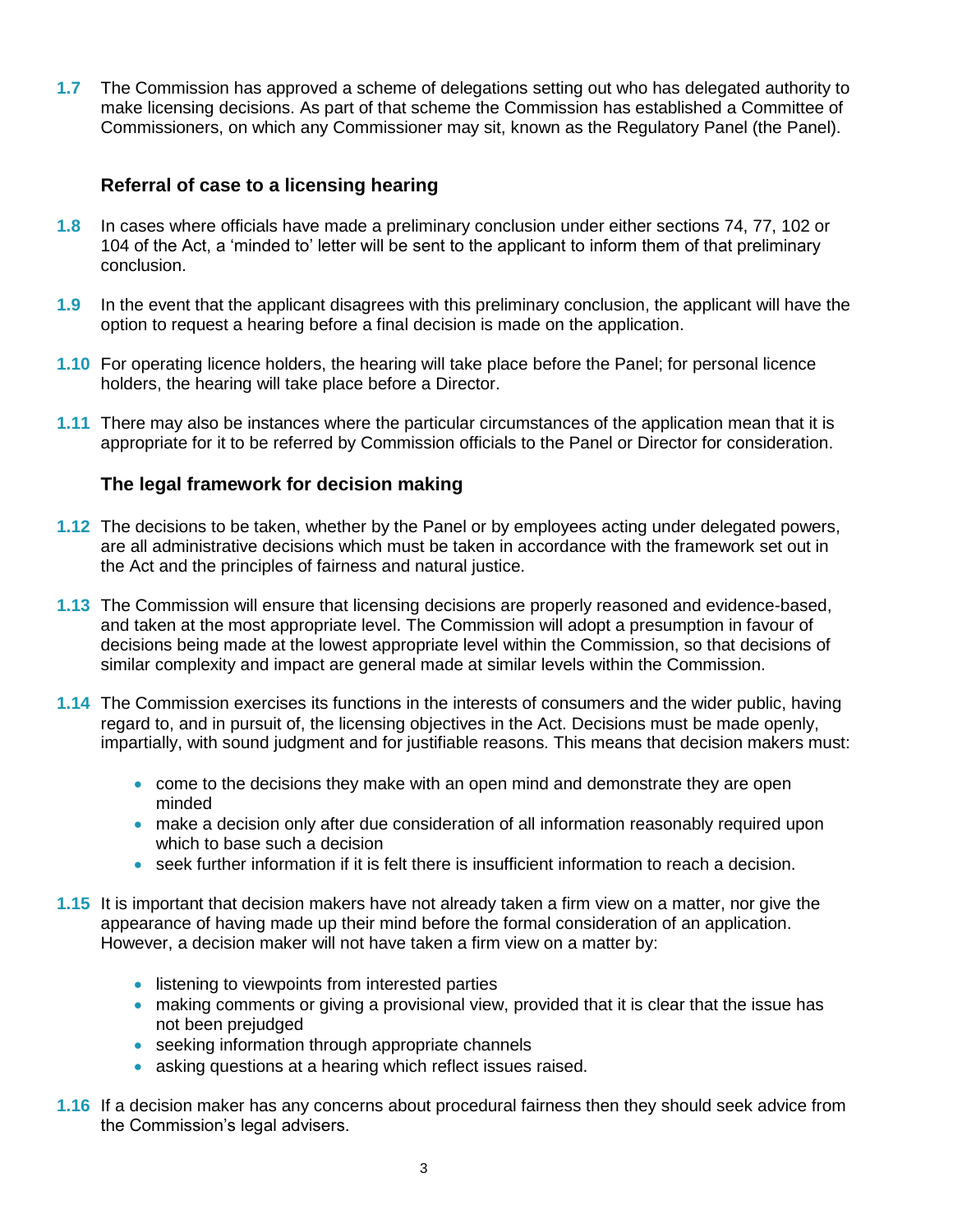#### **The Human Rights Act 1998**

**1.17** Article 6(1) of the European Convention on Human Rights (the Convention) provides, so far as relevant, as follows:

> "*In the determination of his civil rights and obligations . . . everyone is entitled to a fair and public hearing . . . by an independent and impartial tribunal…*"

- **1.18** The determination of a licence application is likely to amount to a determination of the applicant's civil rights or obligations within the meaning of Article 6(1) of the Convention. The Commission's procedures have therefore been designed to ensure, so far as possible, that the requirements of the Human Rights Act 1998 and the Convention are met. The right of appeal to the First-tier Tribunal (Gambling) is also an important element in ensuring that an individual's Convention rights are protected.
- **1.19** The purpose of the procedures which follow is to ensure a fair process, which accords with the requirements of natural justice and the Human Rights Act 1998. Inevitably there will be circumstances which have not been previously envisaged or anticipated and where it is necessary for the Director or Chair of the Panel to exercise judgement and flexibility in the way that the procedures operate.

#### **Conflicts of interest**

- **1.20** Commissioners and senior employees are required to complete a declaration of their outside interests. The Commission also has a strict policy on the acceptance of gifts and hospitality. Even so, care must also be taken to ensure that in every case there is no conflict of interest or the risk that there may be a perception of a conflict of interest.
- **1.21** Decision makers may have a conflict of interest in a matter if it affects them, their friends, relatives or employer. If a decision maker has a personal and potentially prejudicial interest in a matter then they:
	- must not take a decision or sit as a member of a Panel, or otherwise take part in the decision making process
	- must leave the room when that item is being discussed and must not participate in or give the appearance of trying to participate in the making of a decision
	- must not lobby those who will be making the decision in question.
- **1.22** Decision makers must take care to avoid giving the impression that they are not independent or impartial or that their decision making process is biased, or there is a risk of apparent bias.
- **1.23** If a decision maker is in any doubt about whether there might be a possible conflict of interest then they should seek advice from the Commission's legal advisers.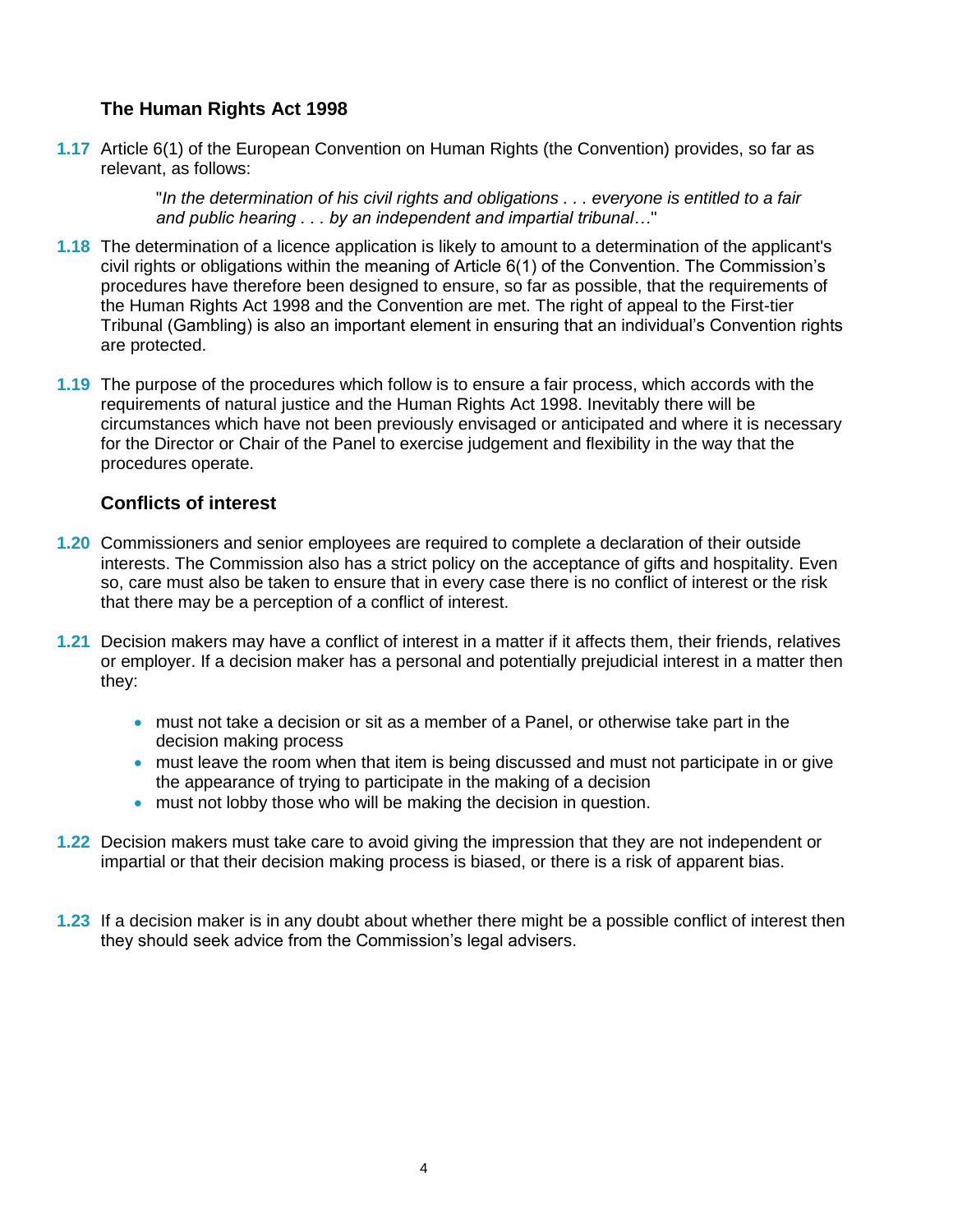# **2 Preparing for the hearing**

#### **Introduction**

**2.1** The purpose of the hearing is to ensure that the Panel or Director have all the information they require in order to allow them to make a determination on the licence application before them. The Panel or Director may therefore consider oral, documentary or other information which appears relevant to consideration of the case.

#### **Adherence to time limits**

**2.2** It is in everyone's interests for the time limits set out below to be adhered to. Adhering to the time limits supports proper case preparation, which in turn enhances the fairness and transparency of the process and avoids the possibility of postponement and delay. Officials should therefore seek to ensure that time limits are met.

#### **Documentary and other evidence**

- **2.3** The applicant and the Commission's representatives are expected to agree a bundle of relevant documents. Commission officials should prepare a bundle in the first instance and send it to the applicant. Applicants will normally be given **14 days** to comment on the contents of the bundle, but there may be occasions when a shorter period will be appropriate.
- **2.4** In the absence of an agreed bundle, the Commission's representatives will prepare a bundle of relevant documents.
- **2.5** In some circumstances material which is not suitable for photocopying and distribution will be available for inspection by the Panel or Director on the day, having previously been available for the applicant to inspect. In exceptional circumstances there may be material, which is relevant to the decision which the Panel or Director must make, but which is not suitable for disclosure to the applicant or another person relevant to the application. Legal advice should be sought wherever this appears to be the case.
- **2.6** Save in exceptional circumstances, a copy of the bundle will normally be sent to the Panel or Director and the legal adviser **no later than seven days prior to the hearing**.

#### **Agreed facts**

**2.7** Where possible, a statement of facts will be prepared by the Commission and agreed with the applicant so that agreed facts can be put before the Panel or Director. Where the facts of the case are disputed, or not agreed, then the applicant or their representative and the Commission's representative will have the opportunity to put their version of events to the Panel or Director. This may be done in person, or if nobody objects to the matter being dealt with on the papers alone then the Panel or Director will consider the case on the papers.

#### **Case management hearings**

**2.8** In exceptional circumstances it may be necessary for there to be a case management hearing, at which the Panel or Director may issue directions about the future conduct of the case. For example, the Panel or Director may give directions about the service of documents or about who they expect to attend the substantive hearing on behalf of the applicant or the Commission.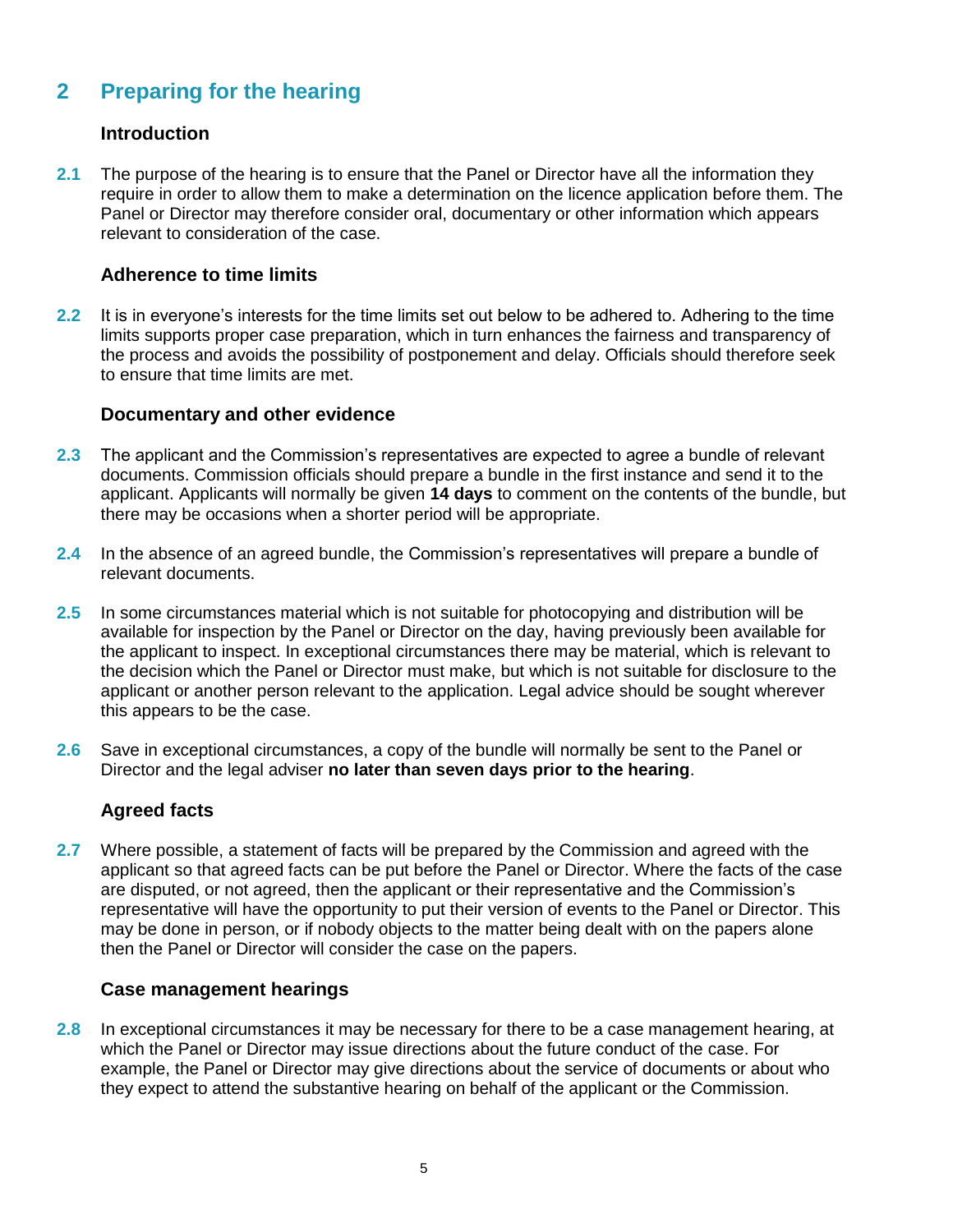- **2.9** If directions are issued, a formal record of the directions will be sent to the applicant **within seven days** of the case management hearing. Any such directions are binding on both the applicant and the Commission's representatives. In the event that directions are not complied with the Panel or Director may draw such inference as it considers appropriate in relation to the credibility of evidence or any other relevant matters.
- **2.10** These case management provisions are without prejudice to the ability of the Panel or Director at the substantive hearing to give such directions for the management of the case as they see fit.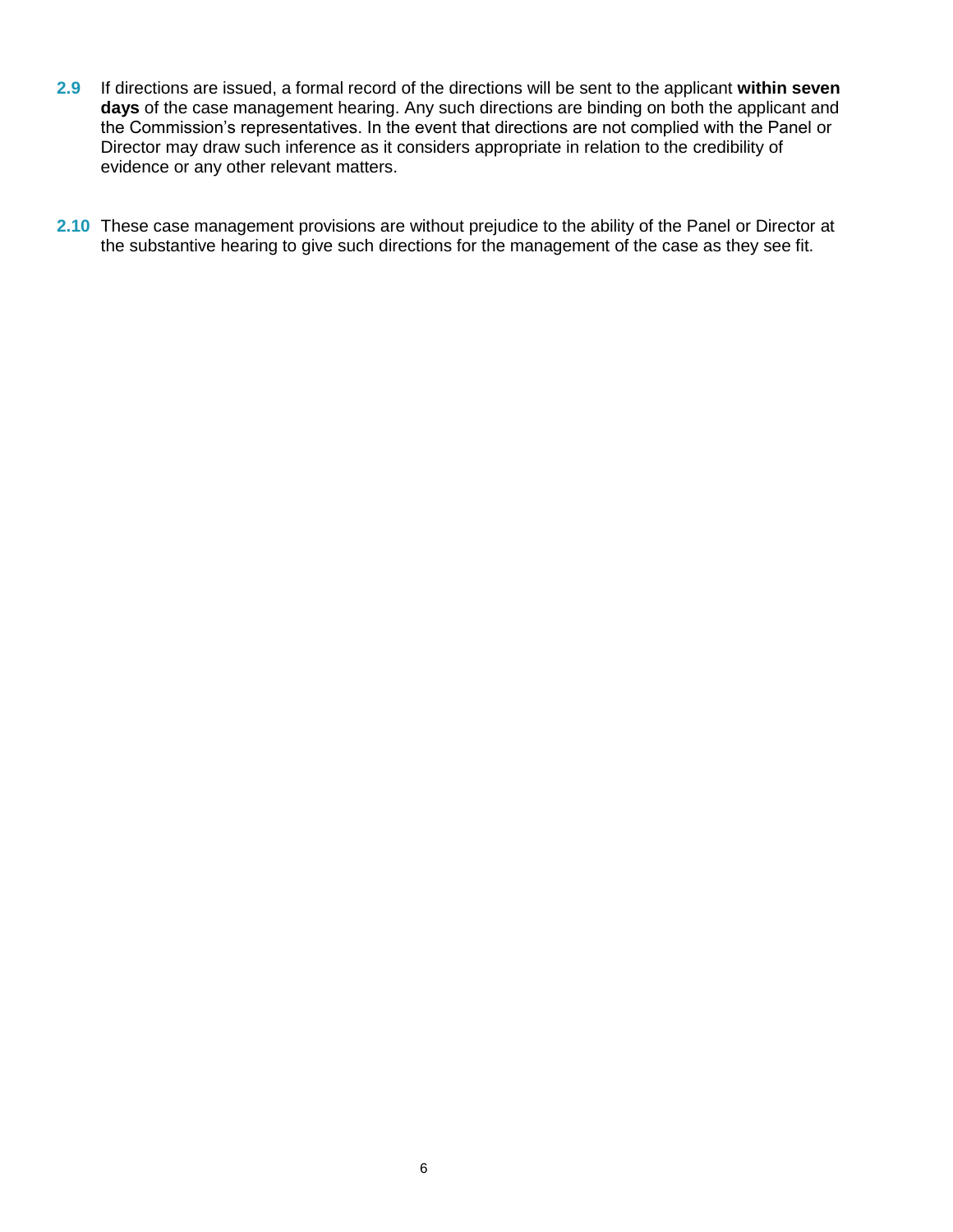## **3 The hearing**

#### **Appointment of the Chair of the Panel**

**3.1** The Chairman of the Commission will, if present, preside at all meetings of the Panel. If the Chairman is not present, he may designate a Commissioner to chair the meeting. If there has been no such prior designation the Commissioners present at the meeting shall elect a Chair for the duration of the meeting.

#### **Voting**

**3.2** Decisions will normally be made by consensus. Where that cannot be achieved the Panel Members are required to vote, in which case the Chair of the Panel (the Chair) will have a casting vote in the event of a tie. In the case of a Director's hearing the Director is the sole decision maker.

#### **Attendance of the applicant and their representatives**

- **3.3** The Panel or Director would normally expect that the relevant persons to the application, as identified by the Commission's officials will attend the hearing. Applicants may also be accompanied by a legal representative.
- **3.4** Where an applicant has indicated that they wish to appear or be represented before the Panel or Director, but they or their representative then fail to attend at the hearing without good reason the hearing may continue in the applicant's or their representative's absence. No inference should be drawn from the applicant's absence.

#### **Attendance of representatives from the Commission**

**3.5** The Chief Executive may designate such Commission officials as they consider appropriate to attend meetings of the Panel or Director to assist or advise them, but those officials may not take part in the decision making process of the Panel or Director. The Commission may also be legally represented at hearings.

#### **Promoting an investigative approach at hearings**

- **3.6** All of those involved in hearings are expected to assist the Panel or Director to determine the relevant facts. The Chair or Director should direct those present to adopt an investigative rather than an adversarial approach. The purpose of this provision is twofold:
	- to ensure that all relevant issues are explored fully
	- to ensure that the process does not become unnecessarily adversarial in nature.
- **3.7** Should the Chair or Director consider that the approach being taken by either the applicant, or their representative, is obstructive or unnecessarily adversarial, they should intervene to ask the applicant, or their representative, to refrain. If this does not resolve the matter, it may be necessary for the Panel or Director to adjourn to consider the issue in private. The Chair or Director may then decide to issue appropriate directions as to the future conduct of the hearing.
- **3.8** The Panel or Director should take an active role in the hearing through questioning the applicant, or the Commission's representatives who are present, and/or seeking clarification of points through the applicant's representative, if they have one. Where the Panel or Director consider that all the relevant issues have not been raised or fully explored in the course of the evidence they will need to make sure that such issues or deficiencies are, as far as possible, covered through their questioning.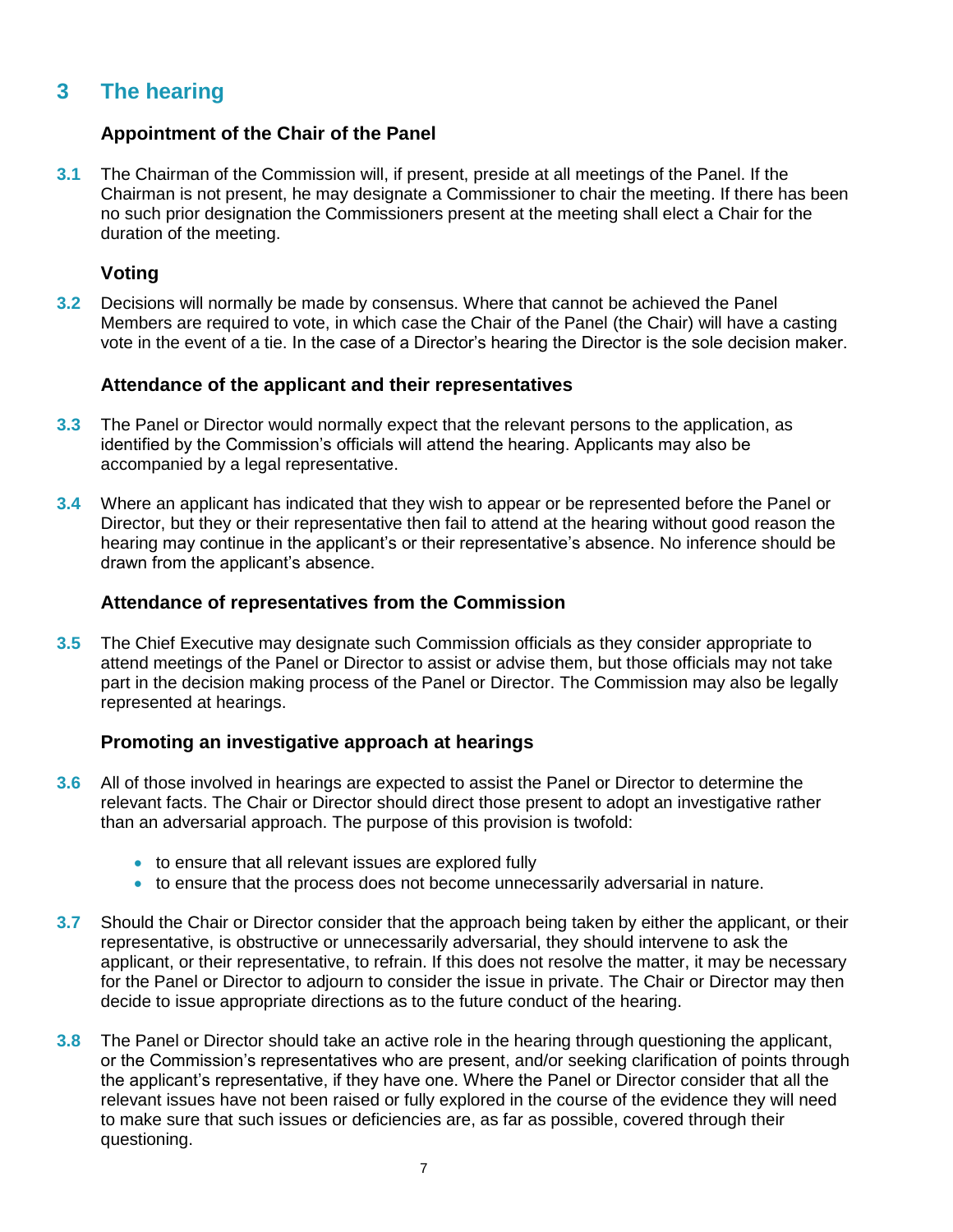**3.9** It is particularly important that the Panel or Director is satisfied that they have enough information before them to make a decision, where an applicant does not appear at the hearing and is not represented.

#### **Meetings by telephone or video conference**

**3.10** Meetings of the Panel or hearings before a Director may be conducted face to face, by telephone or video conference.

#### **Dealing with applications on the papers alone**

**3.11** If both parties are content for matters to be dealt with on the papers alone, then the Panel or Director may meet and carry out their work in the absence of the applicant. The Panel or Director should still adopt the decision making process described below. No inference should be drawn from the applicant's absence.

#### **Determining whether the hearing should be in public or private**

- **3.12** The Commission's policy is that hearings are held in private (ie in the absence of persons other than the directly interested parties). However, there may be occasions when the applicant whose case is being considered would like the hearing to be in public and as such careful consideration should be given to such a request.
- **3.13** In deciding whether to grant such a request, the Panel or Director will need to weigh up any potential prejudice to the rights of any third parties or prejudice to the overall fairness of the process against the applicant's reasons for requesting a public hearing. However, even if the Panel or Director does decide to proceed in public, they may decide to exclude the public and the press from all or part of the hearing where they consider that a public hearing may adversely affect the fairness of the process.

#### **Deliberations in private**

**3.14** The Panel or Director may determine, at any time, to deliberate in private (ie in the absence of any other person, including the directly interested parties). If legal advice is sought and given whilst the Panel or Director is in private session the Chair or Director should invite the legal adviser to repeat the advice in front of the applicant so that they have an opportunity to comment on the advice that has been given.

#### **Role of the legal adviser**

- **3.15** A legal adviser will normally be present at all meetings of the Panel or at the proceedings for a Director's hearing. The legal adviser's role is to provide the Panel or Director with any advice they require to properly perform their functions, whether or not they have requested that advice, on:
	- questions of law and mixed fact and law
	- matters of practice and procedure
	- the range of outcomes available
	- any relevant decisions of the superior courts or other guidelines
	- other issues relevant to the matter before the Panel or Director
	- the appropriate decision-making structure to be applied in any given case.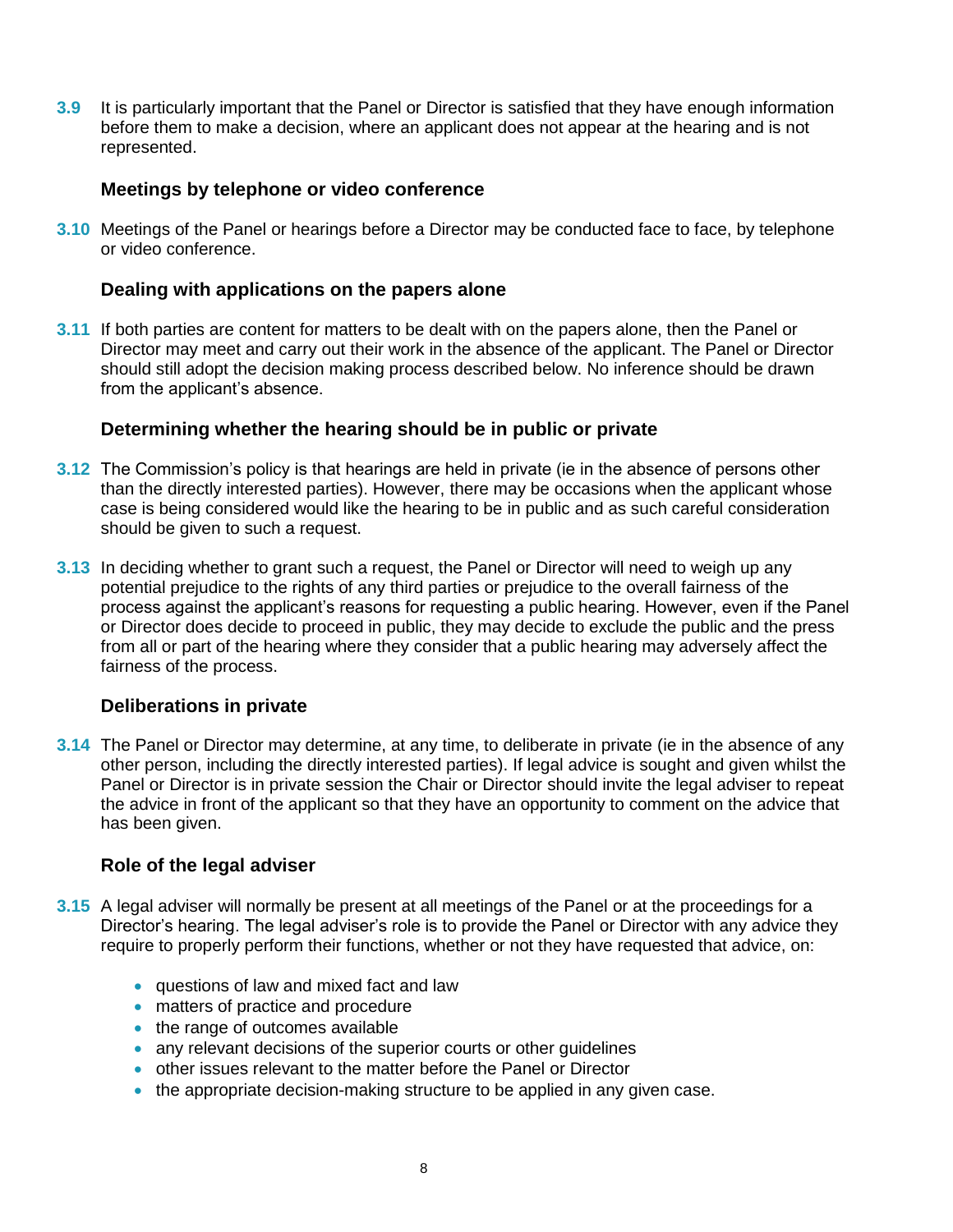#### **3.16** The legal adviser may also:

- assist the Panel or Director by reminding them of evidence
- ask questions in order to clarify the evidence and any issues in the case
- assist the Panel or Director in formulating their reasons and recording the Panel's reasons.
- **3.17** Any legal advice given in private should be clearly stated to be provisional and the adviser should subsequently repeat the substance of the advice in open session and give the applicant an opportunity to comment on the advice that has been given.

#### **Introductions**

- **3.18** The Chair or Director should introduce themselves and any other Commission officials present. They should also confirm the identity of those appearing before them.
- **3.19** Taking part in a hearing may be a stressful experience for the individual involved. It is important that the Chair or Director is sensitive to this and seeks to put them at their ease so that they can participate fully in the process.

#### **Representations and evidence**

- **3.20** The Panel or Director may consider oral, documentary or other evidence which appears relevant to consideration of the case. The legal adviser can advise the Panel or Director on any issue which arises as to the admissibility of, or the weight to be given to, any item of evidence.
- **3.21** At the start of the hearing, the Chair or Director should confirm that the applicant and their representative are in possession of all relevant documentation and whether the bundle is agreed.
- **3.22** The Chair or Director should also check whether either the applicant or the Commission's representatives wish to rely on or to introduce any documents that are not already included in the case papers. If either party does wish to do so, the Panel or Director will need to consider the nature of any such document, the reasons for it being produced at a late stage and whether its admission would be likely to assist in the fair disposal of the hearing. It may be necessary to allow a brief adjournment for the applicant and/or the Commission's representatives to read the document in question. This is also the point at which any other issues relating to the documentation can be clarified.

#### **Dealing with disputed evidence cases**

- **3.23** Where some material facts of the case are disputed, the Commission's representative will be permitted to make an opening statement about the case. The applicant will then be given the opportunity to reply either in person or through their representative.
- **3.24** The Commission's representative and the applicant may present relevant written evidence relating to the facts in dispute and may, with the permission of the Panel or Director, call witnesses.
- **3.25** As a general rule the Commission does not expect that it will be necessary for witnesses to attend hearings. In those exceptional cases where witnesses are to be called to give oral evidence, the Panel or Director should seek confirmation at the outset of the hearing of which witnesses are to be called and how long their evidence might take.
- **3.26** In those cases where witnesses are to be called, any witness statements that have been prepared will normally be taken as the evidence-in-chief of that witness.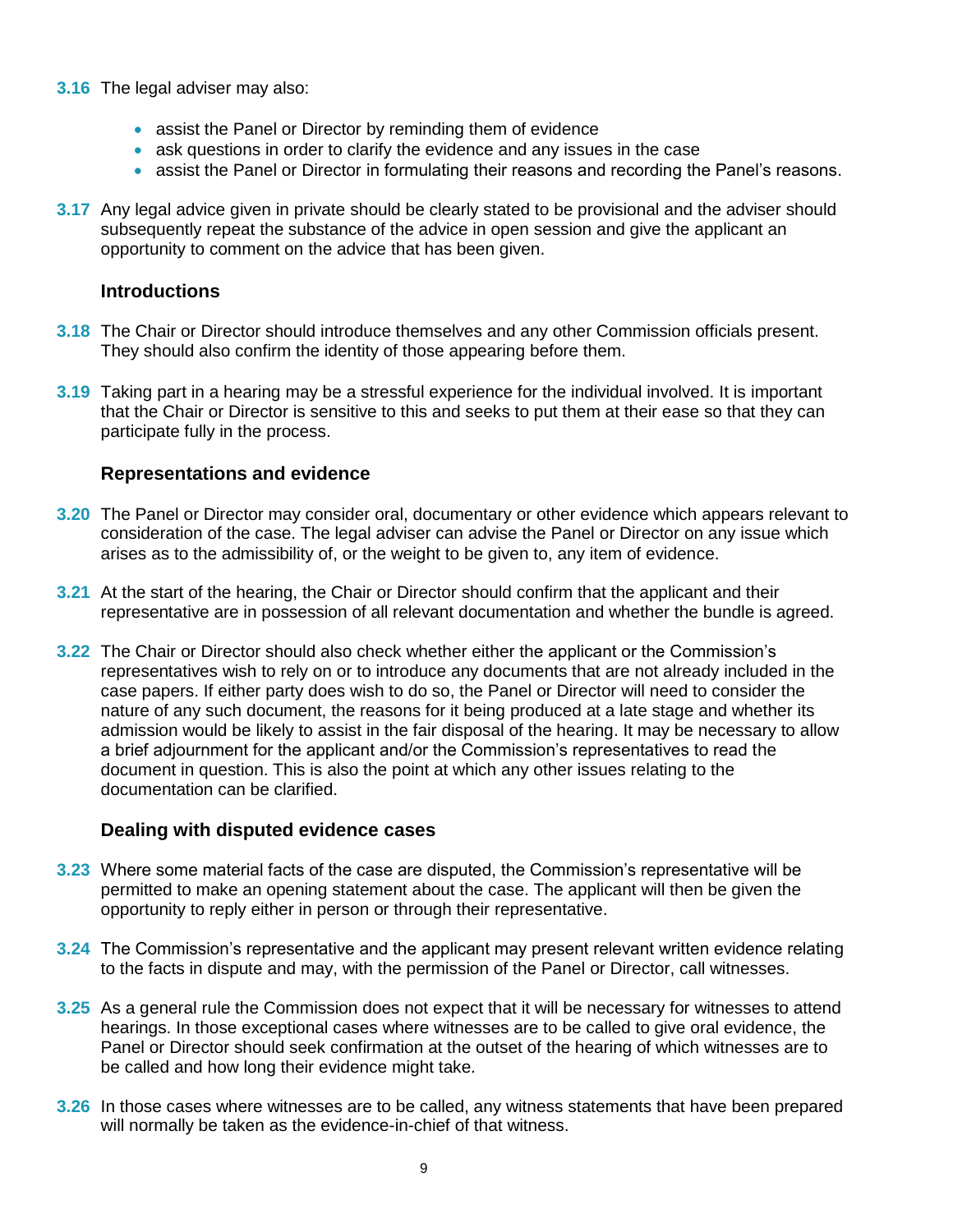- **3.27** Normally whoever calls the witness will be allowed to ask some questions to clarify their statement before the witness is asked questions by the other party or the Panel or Director.
- **3.28** The Chair or Director should ensure that there is opportunity for the witness to be re-examined, if that is appropriate. However, such questioning should be confined to any 'new' areas arising from the questioning and should not repeat the original questions posed. Exceptionally, the Panel or Director may allow further questioning by the other party on the new areas.
- **3.29** The Chair or Director should ensure that this stage is limited to questioning of the witnesses and not to the making of statements.
- **3.30** Witnesses may be recalled at the discretion of the Panel or Director. For example, it may be appropriate if it is necessary to resolve any conflict in the evidence. If a witness is recalled it is for the Panel or Director to determine the scope of any further questions but the applicant and the Commission's representative must have an opportunity to ask further questions. After receiving evidence, the Chair or Director may then ask whether the witnesses wish to remain in the hearing room or be released.

#### **Summing up**

- **3.31** The Panel or Director should normally permit both the applicant and the Commission's representatives to sum up. The Commission's representative should sum up first, followed by the applicant.
- **3.32** Summing up must be confined to relevant matters which have been considered during the hearing. The Chair or Director should ensure that under no circumstances is new evidence introduced during summing up.

#### **Requests for further information**

**3.33** It is particularly important that the Panel or Director is satisfied that they have enough information before them to make a decision. Where the Panel or Director decides that they need further information before being able to make a final determination they may request the applicant or Commission's representatives to provide that information and may adjourn the hearing until the information is available. When adjourning for this purpose, the Panel or Director should give directions about the time limits for the information to be provided.

#### **Adjournments**

**3.34** During the hearing it is important that the Chair or Director allows sufficient breaks to avoid loss of concentration and fatigue on the part of participants. It may also be necessary to have adjournments during a hearing for the Panel or a Director to deliberate in private and/or to take advice on legal or procedural matters.

#### **Decision making**

**3.35** In all cases the Panel or Director will deliberate in private, in the presence of their legal adviser. The Secretariat may also be present.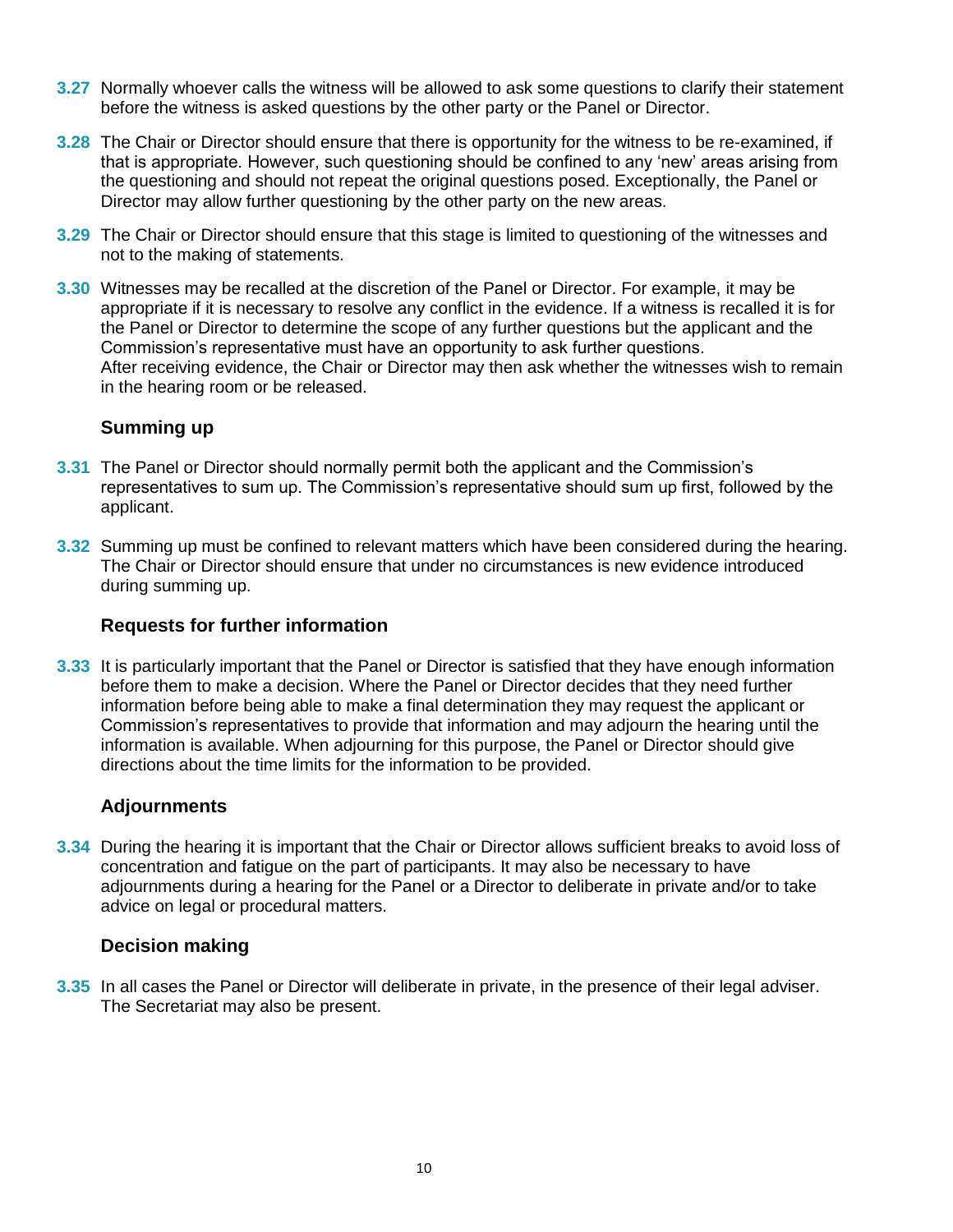## **4 The Decision making process for determining licence applications**

#### **Determining the facts**

- **4.1** The first step in the decision making process requires the Panel or Director to determine the facts as relevant to the matter under consideration.
- **4.2** In considering an application, the Panel or Director will have regard to the 'Statement of principles for licensing and regulation' and the 'Licensing, compliance and enforcement under the Gambling Act 2005: policy statement'.
- **4.3** When considering the suitability of an applicant, the Panel or Director will have regard to the following elements and make findings of fact in relation to the following:
	- **Identity and ownership** the identity of the applicant and or person(s) relevant to the application and, in the case of an application for an operating licence, who ultimately owns a corporate applicant.
	- **Finances**  the financial and other circumstances of the applicant, past and present, and or person(s) relevant to the application. For operating licences this will include the resources likely to be available to carry out the licensed activities.
	- **Integrity**  the honesty and trustworthiness of the applicant and or persons relevant to the application.
	- **Competence** the experience, expertise, qualifications and history of the applicant and or persons relevant to the application.
	- **Criminality**  the criminal record of the applicant and or person(s) relevant to the application.
- **4.4** The Panel or Director will also make a finding in relation to the suitability of the applicant's policies for ensuring that the licensing objectives will be adhered to, the applicant's overall understanding of the legislation and evidence that arrangements will address the social responsibility requirements.
- **4.5** If there is a dispute about the facts of the case, the standard of proof required at all stages of the Panel or Director's decision-making process is the civil standard, 'on the balance of probabilities'. The 'balance of probabilities' standard means that the Panel or Director is satisfied an event occurred if the Panel or Director considers that, on the evidence, the occurrence was more likely than not.

#### **Deciding whether to grant or refuse the application (in whole or in part)**

- **4.6** When considering an application for a licence the Commission is required to either grant it (in whole or in part) or refuse it.
- **4.7** In deciding whether to grant a licence the Panel or Director must:
	- have regard to the licensing objectives
	- form and have regard to an opinion of the applicant's suitability to carry on the licensed activities, for which purpose the Panel or Director may, and would normally be expected to, have regard to his/her integrity, competence, and financial circumstances – including an